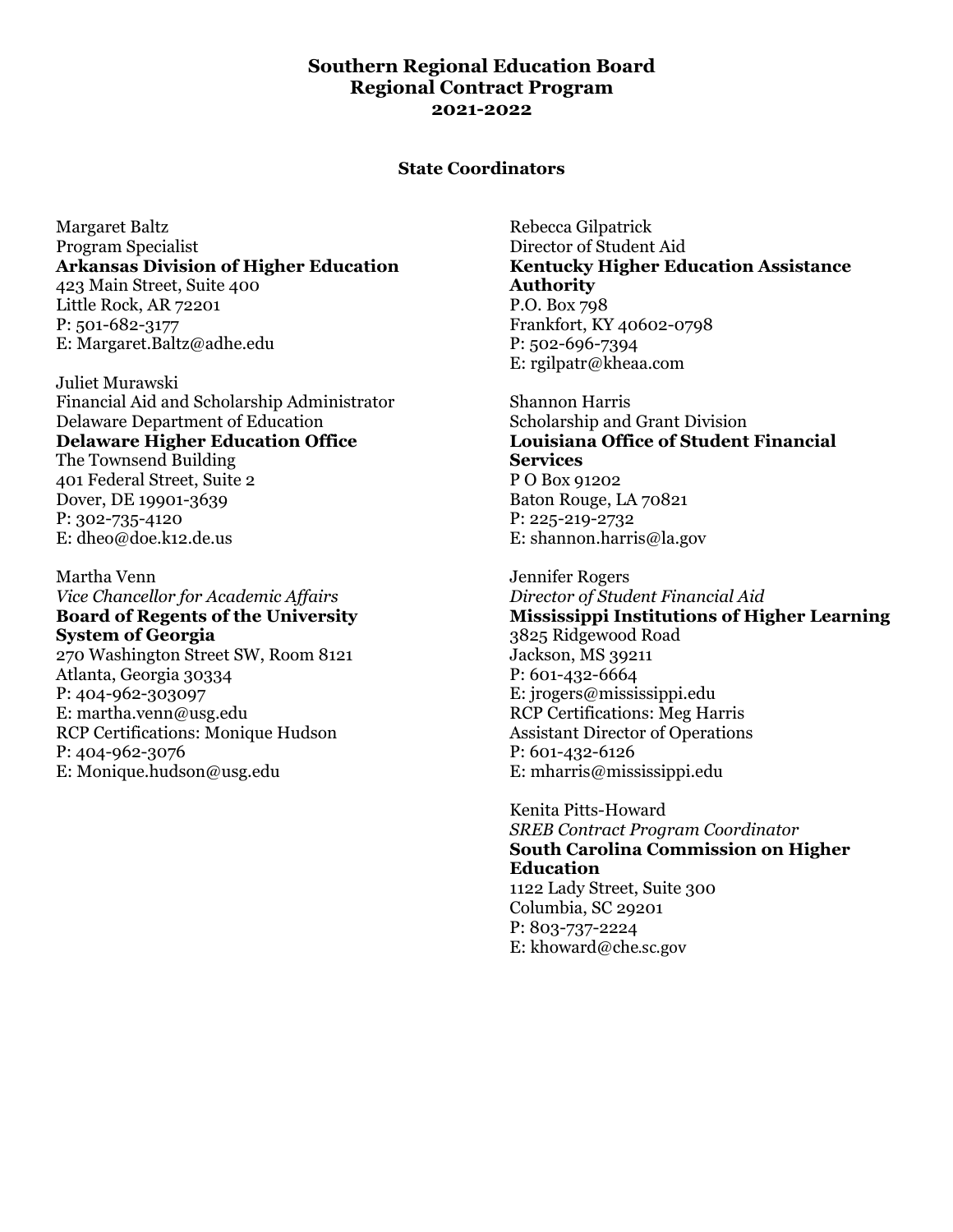## **Southern Regional Education Board Regional Contract Program 2021-2022**

#### **Institutional Coordinators**

Calvin M. Johnson Dean and Professor **Auburn University College of Veterinary Medicine**  104 Greene Hall Auburn University, AL 36849-5517 P: 334-844-3694 E: johncal@auburn.edu Additional RCP Contact: Dan Givens E: givenmd@auburn.edu

Anissa Strickland Associate Director Student Financial Aid **Kent State University College of Podiatric Medicine**  800 E Summit Street, Room 103

Schwartz Center P.O. Box 5190 Kent, Ohio 44242 P: 330-672-0517 E: agee@kent.edu RCP Additional Contact: Rhonda Sublet (Invoices) E: rsublet@kent.edu

Toby Cheramie Assistant Dean of Admissions, Student Services, and Alumni **Louisiana State University Health Sciences Center School of Dentistry**  1100 Florida Ave, Box 228, Room 2201

New Orleans, LA 70119 P: 504-941-8124 E: tchera@lsuhsc.edu

Ernest Tanoos Assistant Dean for Finance and Administration **Louisiana State University School of Veterinary Medicine**  1213 Veterinary Medicine Building Skip Bertman Drive Baton Rouge, LA 70803-8410 P: 225-578-9819 E: etanoos@lsu.edu

Rochelle Tisdale Student Financial Manager **Meharry Medical College Schools of Medicine and Dentistry**  1005 Dr. D. B. Todd, Jr. Blvd Nashville, TN 37208 P: 615-327-6859 E: rtisdale@mmc.edu

Meg Harris Assistant Director of Operations **Mississippi State University An Office of the Mississippi Institutions of Higher Learning**  P.O. Box 6100

Mississippi State, MS 39762 P: 601-432-6126 E: mharris@mississippi.edu

Doug Penisten Dean, Optometry **Northeastern State University Oklahoma College of Optometry**  1001 North Grand Ave. Tahlequah, OK 74464-7017 P: 918-444-4000 E: penisten@nsuok.edu RCP Additional Contact: Sandy Medearis (Invoices) P: 918-444-4036 E: medearis@nsuok.edu

Robin K. Wilson Director, Admissions & Student Academic Services **Oklahoma State University Center for Veterinary Health Sciences**  112A McElroy Hall Stillwater, OK 74078 P: 405-744-6653 E: robin.wilson@okstate.edu

Maryann DeCaire Associate Vice President, Student Financial Services **Rosalind Franklin University of Medicine & Science**  Dr. William M. Scholl College of Podiatric Medicine 3333 Green Bay Road